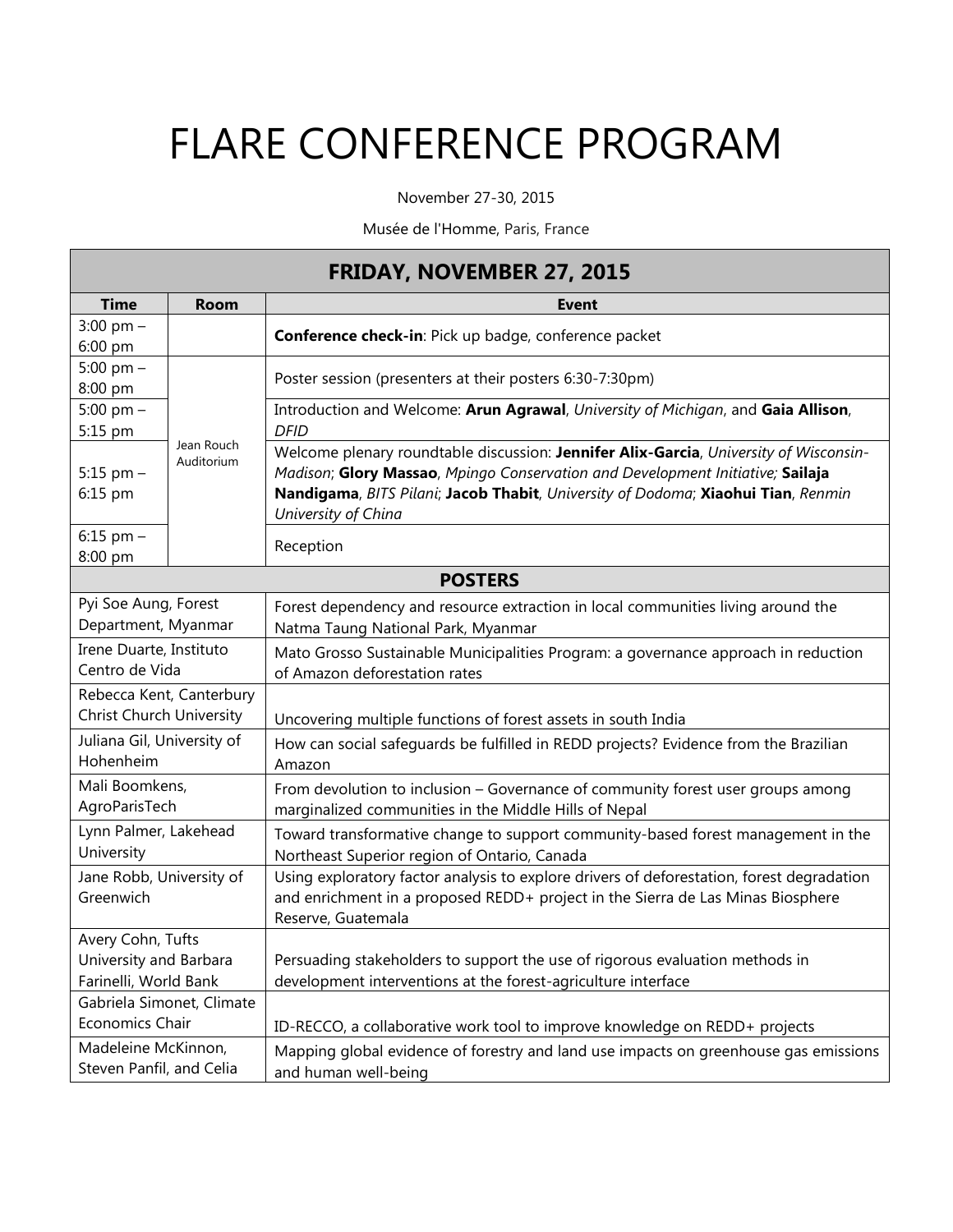| Harvey, Conservation<br>International |                                       |                                                                                                                                                                                                                                                                                                                                                                                                                                                                                                                                                                                                                                                                                                                                                                                                     |
|---------------------------------------|---------------------------------------|-----------------------------------------------------------------------------------------------------------------------------------------------------------------------------------------------------------------------------------------------------------------------------------------------------------------------------------------------------------------------------------------------------------------------------------------------------------------------------------------------------------------------------------------------------------------------------------------------------------------------------------------------------------------------------------------------------------------------------------------------------------------------------------------------------|
|                                       |                                       | <b>SATURDAY, NOVEMBER 28, 2015</b>                                                                                                                                                                                                                                                                                                                                                                                                                                                                                                                                                                                                                                                                                                                                                                  |
| <b>Time</b>                           | <b>Room</b>                           | <b>Event</b>                                                                                                                                                                                                                                                                                                                                                                                                                                                                                                                                                                                                                                                                                                                                                                                        |
| $8:00$ am $-$<br>$9:00$ am            |                                       | Conference check-in: Pick up badge and conference packet                                                                                                                                                                                                                                                                                                                                                                                                                                                                                                                                                                                                                                                                                                                                            |
| $9:00$ am $-$<br>10:15 am             |                                       | <b>TRACK A: SESSIONS 1-4</b>                                                                                                                                                                                                                                                                                                                                                                                                                                                                                                                                                                                                                                                                                                                                                                        |
|                                       | Lab- Chevalier                        | <b>Session 1</b> Impact assessments of interventions related to natural resource management<br>It's complicated: Direct vs. incentive-based land conservation in Mexico<br>(Jennifer Alix-Garcia, University of Wisconsin-Madison, P-1)<br>Assessing the Impact of Mixed-Use Protection on Forest Recovery and<br>Reforestation (Jordi Honey-Rosés, University of British Columbia, P-2)<br>Forests - What do we know and what don't we know on what works? (Megha<br><b>Nath</b> , 3ie, P-3)<br>Curbing deforestation among smallholders in the Amazon : Impact evaluation<br>of a REDD+ pilot project along the Transamazon highway (Gabriela Simonet,<br>Climate Economics Chair, P-4)<br>Moderator: Anil Bhargava, University of Michigan                                                       |
|                                       | Lab-Vildé                             | Session 2 Pathways to prosperity 1<br>Pathways out of poverty and towards prosperity (Gillian Shepherd, London<br>School of Economics, P-5)<br>Combining sustainable community forest management and forest certification<br>$\bullet$<br>in Kilwa District (Glory Massao, Mpingo Conservation and Development<br>Initiative, P-6)<br>FELT Forests: A novel carbon payment scheme for improved livelihoods and<br>$\bullet$<br>better management of swidden fallow secondary forests in the developing<br>tropics (Sharif Mukul, The University of Queensland, P-7)<br>Fostering small and medium forest enterprises as a pathway to prosperity<br>(Olivia Sanchez-Badini, Yale School of Forestry & Environmental Studies, P-8)<br>Moderator: Dan Miller, University of Illinois, Urbana-Champaign |
|                                       | Museum-<br>Leroi-Gourhan<br>Classroom | Session 3 Governance and landscapes: Institutions and participation<br>The three-legged stool of participatory stability: Institutional supply, public<br>$\bullet$<br>demand, and citizen capabilities in tropical forest governance (Forrest<br>Fleischman, Texas A&M, P-9)<br>Community Governance in New England's (Largely Private) Forests (Cecilia<br>Danks, University of Vermont, P-10)<br>Payments for ecosystem services to support farmers' adaptation to climate<br>$\bullet$<br>variability in Mexico (Claudia Rodriguez, Dartmouth College, P-11)<br>Green Expectations? - Polycentricity, Institutional Change and Forest<br>Governance in South India (Marcus Wangel, Uppsala University, P-12)                                                                                    |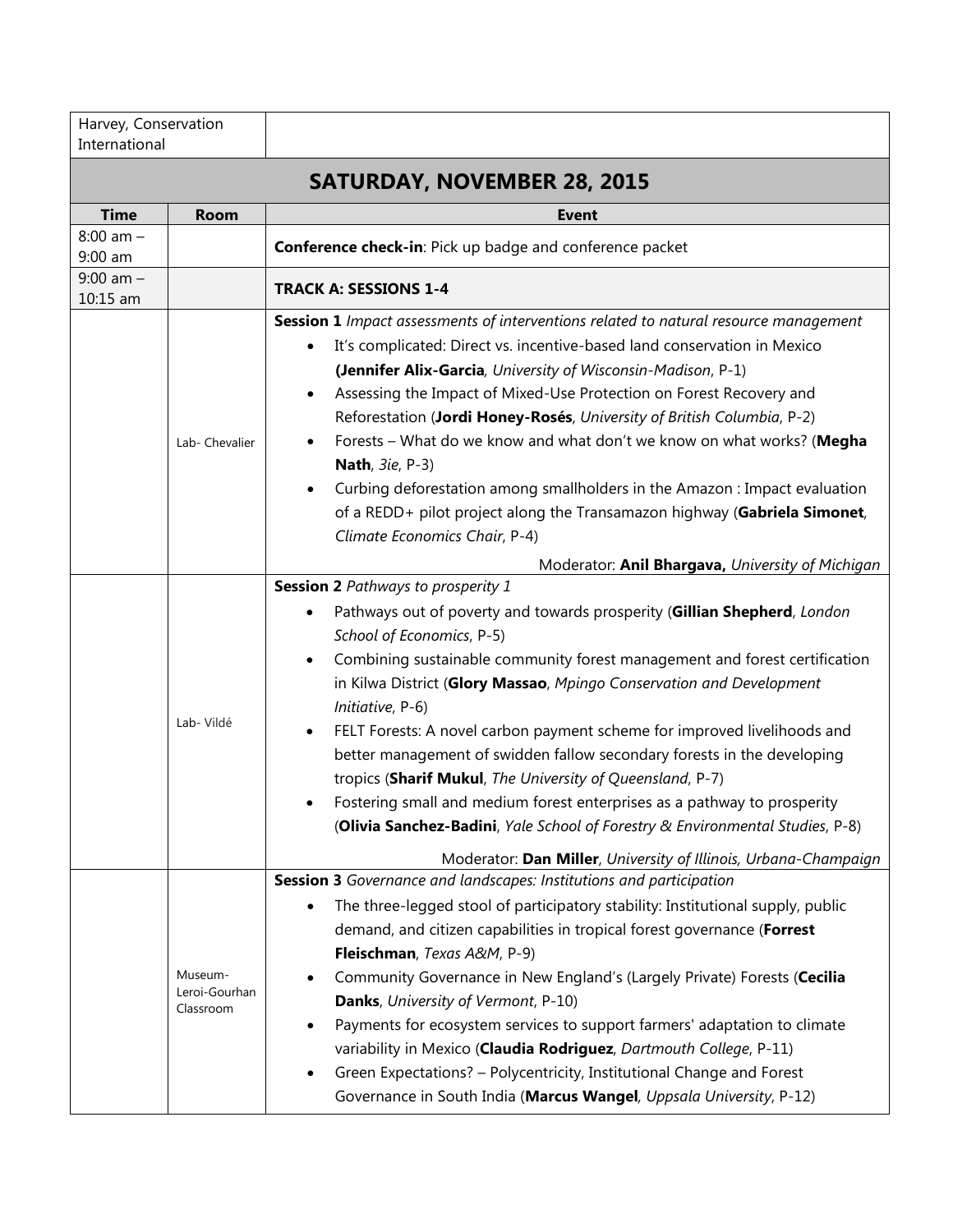|                       |                           | Moderator: Krister Andersson, University of Colorado, Boulder                                                                                                                                                                                                                                                                                                                                                                                                                                                                                                                                                                    |
|-----------------------|---------------------------|----------------------------------------------------------------------------------------------------------------------------------------------------------------------------------------------------------------------------------------------------------------------------------------------------------------------------------------------------------------------------------------------------------------------------------------------------------------------------------------------------------------------------------------------------------------------------------------------------------------------------------|
|                       |                           | <b>Session 4</b> Theoretical discussions and practical applications of forest concepts                                                                                                                                                                                                                                                                                                                                                                                                                                                                                                                                           |
|                       |                           | Who are forest dependent people? (Peter Newton, University of Colorado,<br>Boulder, P-13)                                                                                                                                                                                                                                                                                                                                                                                                                                                                                                                                        |
|                       | Museum-                   | The "Forest Community Fingerprint" concept - A tool to assess the resilience of<br>forest-depended communities (Franziska Albrecht, Geoville Information<br>Systems, P-14)                                                                                                                                                                                                                                                                                                                                                                                                                                                       |
|                       | Levi-Strauss<br>Classroom | What's in a name? The implications of forest definitions for assessing their                                                                                                                                                                                                                                                                                                                                                                                                                                                                                                                                                     |
|                       |                           | degradation and recovery (Sarah Wilson, University of Michigan, P-15)                                                                                                                                                                                                                                                                                                                                                                                                                                                                                                                                                            |
|                       |                           | Evaluating the impact of change on livelihoods of forest dependent                                                                                                                                                                                                                                                                                                                                                                                                                                                                                                                                                               |
|                       |                           | communities in central India: A novel approach to resilience analysis" (Alark                                                                                                                                                                                                                                                                                                                                                                                                                                                                                                                                                    |
|                       |                           | Saxena, Yale School of Forestry, P-16)                                                                                                                                                                                                                                                                                                                                                                                                                                                                                                                                                                                           |
|                       |                           | Moderator: Johan Oldekop, University of Michigan                                                                                                                                                                                                                                                                                                                                                                                                                                                                                                                                                                                 |
| 10:15 am-<br>10:45 am |                           | <b>Coffee break</b>                                                                                                                                                                                                                                                                                                                                                                                                                                                                                                                                                                                                              |
| 10:45 am-<br>12:00 pm |                           | <b>TRACK B: SESSIONS 5-8</b>                                                                                                                                                                                                                                                                                                                                                                                                                                                                                                                                                                                                     |
|                       |                           | Session 5 People in Nature: An IUCN Learning Initiative                                                                                                                                                                                                                                                                                                                                                                                                                                                                                                                                                                          |
|                       | Lab- Chevalier            | This panel is based upon a set of discussion papers prepared as part of the People in<br>Nature Learning Initiative of IUCN, versions of which have been submitted for the FLARE<br>conference. Panelists will explore key questions that have emerged through this process<br>and invite session panelists and participants to engage in an extended dialogue. The<br>dialogue questions relate to the following key themes: resilience and development;<br>mixed methodologies; public data, ethics and governance; poverty, livelihoods and well-<br>being and values and valuation.<br>Iain Davidson-Hunt, CEESP/IUCN (P-17) |
|                       |                           | Helen Suich, Australian National University, SuLi/IUCN (P-18)<br>Seline Meijer, IUCN (P-19)                                                                                                                                                                                                                                                                                                                                                                                                                                                                                                                                      |
|                       |                           | Nicholas Conner, IUCN (P-20)                                                                                                                                                                                                                                                                                                                                                                                                                                                                                                                                                                                                     |
|                       |                           | Nathan Deutsch, CEESP/ IUCN (P-21)                                                                                                                                                                                                                                                                                                                                                                                                                                                                                                                                                                                               |
|                       |                           | Moderators: Stewart Maginnis, IUCN, and Nathalie Olsen, IUCN<br>Discussant: Arun Agrawal, University of Michigan                                                                                                                                                                                                                                                                                                                                                                                                                                                                                                                 |
|                       |                           | Session 6 The use of forest resources and its linkage to livelihood outcomes                                                                                                                                                                                                                                                                                                                                                                                                                                                                                                                                                     |
|                       |                           | Forest-food security linkages in north highlands of Ethiopia: Safety nets or                                                                                                                                                                                                                                                                                                                                                                                                                                                                                                                                                     |
|                       |                           | poverty traps? (Nigussie Abadi, Mekelle University, P-22)                                                                                                                                                                                                                                                                                                                                                                                                                                                                                                                                                                        |
|                       |                           | Natural resource impacts on rural livelihoods: An analysis of land degradation<br>$\bullet$                                                                                                                                                                                                                                                                                                                                                                                                                                                                                                                                      |
|                       | Lab- Vildé                | and living standards in Tanzania (Anil Bhargava, University of Michigan, P-23)                                                                                                                                                                                                                                                                                                                                                                                                                                                                                                                                                   |
|                       |                           | The effects of fuel-efficient cookstoves on fuel use, particulate matter, and                                                                                                                                                                                                                                                                                                                                                                                                                                                                                                                                                    |
|                       |                           | cooking practices: Results from a randomized trial in rural Uganda (Andrew                                                                                                                                                                                                                                                                                                                                                                                                                                                                                                                                                       |
|                       |                           | Simons, Cornell University, P-24)                                                                                                                                                                                                                                                                                                                                                                                                                                                                                                                                                                                                |
|                       |                           | Measuring the contribution of forests in household surveys: A case from                                                                                                                                                                                                                                                                                                                                                                                                                                                                                                                                                          |
|                       |                           | Indonesia (Riyong Bakkegaard, UNEP DTU Partnership, P-25)                                                                                                                                                                                                                                                                                                                                                                                                                                                                                                                                                                        |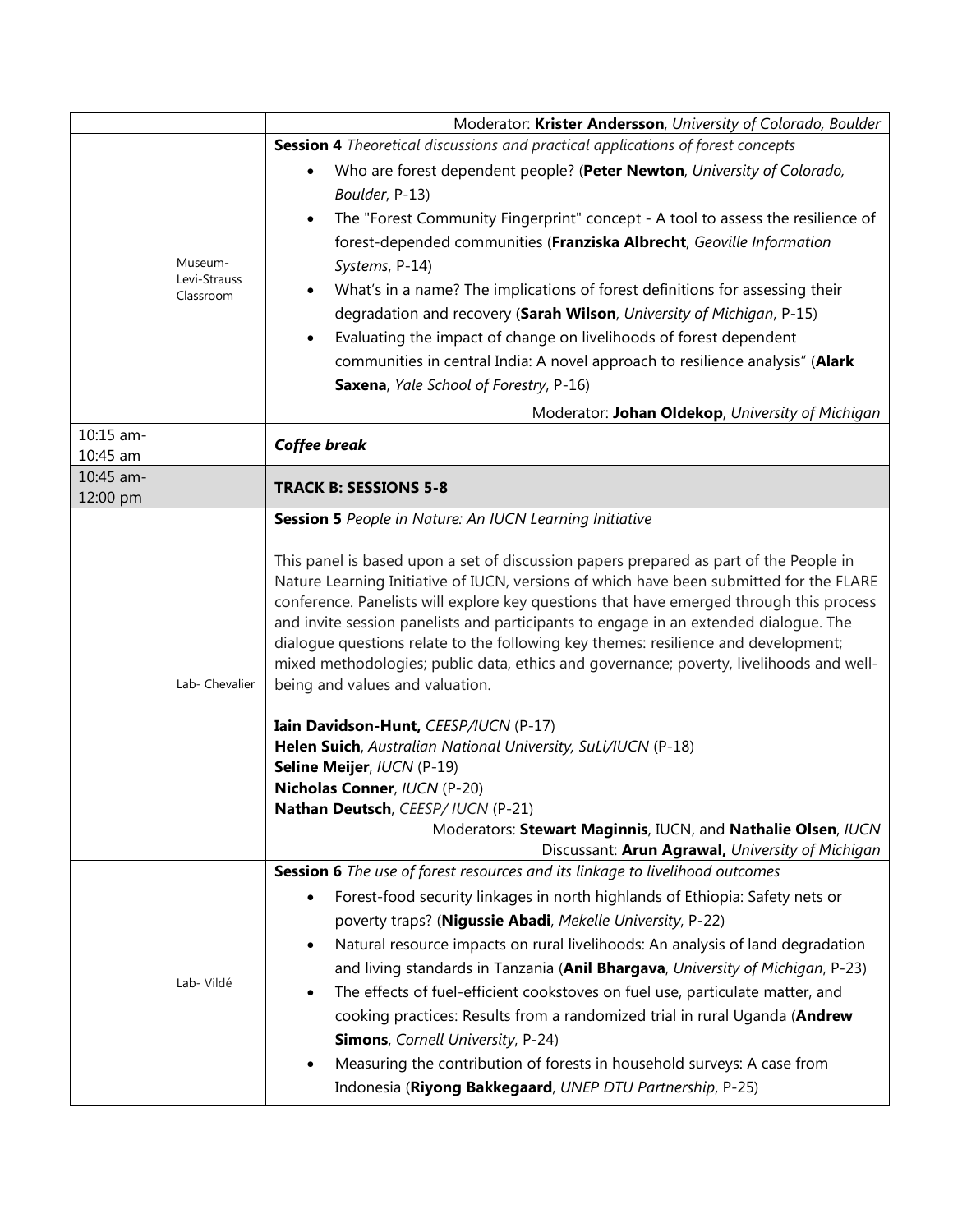|                      |                                       | Moderator: Suhyun Jung, University of Michigan                                                                                                                                                                                                                                                                                                                                                                                                                                                                                                                                                                                                                                                                                                                                                                                                                                                  |
|----------------------|---------------------------------------|-------------------------------------------------------------------------------------------------------------------------------------------------------------------------------------------------------------------------------------------------------------------------------------------------------------------------------------------------------------------------------------------------------------------------------------------------------------------------------------------------------------------------------------------------------------------------------------------------------------------------------------------------------------------------------------------------------------------------------------------------------------------------------------------------------------------------------------------------------------------------------------------------|
|                      | Museum-<br>Leroi-Gourhan<br>Classroom | <b>Session 7</b> REDD+: outcomes and challenges from case studies<br>Challenges in fulfilling REDD+ social safeguards: Local evidence from 6<br>countries (Amy Duchelle, CIFOR, P-26)<br>Barriers and opportunities for greater inclusion of indigenous peoples and<br>traditional communities in Low Emission Rural Development in the Tropics<br>(Maria DiGiano, Earth Innovation Institute, P-27)<br>Engaging sub-national political actors to reduce emissions from deforestation<br>and forest degradation in Indonesia (James Erbaugh, University of Michigan, P-<br>28)<br>Income and Equity outcomes of REDD+ initiatives across the globe (Claudio de<br>Sassi, CIFOR, P-29)<br>Moderator: Jesse Ribot, University of Illinois, Urbana-Champaign                                                                                                                                       |
|                      | Museum-<br>Levi-Strauss<br>Classroom  | Session 8 Issues in measuring the impact of interventions for empirical applications<br>Monitoring climate-smart landscapes to meet the requirements of internal and<br>external stakeholders (Steven Panfil, Conservation International, P-30)<br>Evaluating the impacts of plantation and forestry operations in Africa -<br>methods and indicators (Verina Ingram, Wageningen University, P-31)<br>Using predictive proxy indicators to assess the long-term impacts of forest<br>programs on poverty (Daniel Miller, University of Illinois, Urbana-Champaign,<br>$P-32$<br>The "true" local welfare costs of forest protection: Investigating the qualitative<br>and quantitative discrepancies between a willingness-to-pay (WTP) and<br>willingness-to-accept (WTA) framing (O. Sarobidy Rakotonarivo, Bangor<br>University, P-33)<br>Moderator: Laura Rasmussen, University of Michigan |
| 12:00 pm-<br>2:00 pm |                                       | <b>Lunch</b> (See Lunch Options List)                                                                                                                                                                                                                                                                                                                                                                                                                                                                                                                                                                                                                                                                                                                                                                                                                                                           |
| 2:00 pm-<br>3:15 pm  |                                       | <b>TRACK C: SESSIONS 9-12</b>                                                                                                                                                                                                                                                                                                                                                                                                                                                                                                                                                                                                                                                                                                                                                                                                                                                                   |
|                      | Lab- Chevalier                        | Session 9 Incentives to change natural resource management<br>Crowding in and crowding out: The role of interpersonal trust in the<br>performance of PES programs (Krister Andersson, University of Colorado,<br>Boulder, P-34)<br>Payment for ecosystem services schemes benefit from simplicity of incentives<br>and intra-group dependence: evidence from a field economic experiment in<br>Lao PDR (Carl Salk, International Institute for Applied Systems Analysis, P-35)<br>Financing improved forest management by carbon valuation, a bioeconomic<br>modelling approach applied to Central African concessions (Florian Claeys,<br>CIRAD/ Laboratoire d'Économie Forestière, P-36)                                                                                                                                                                                                      |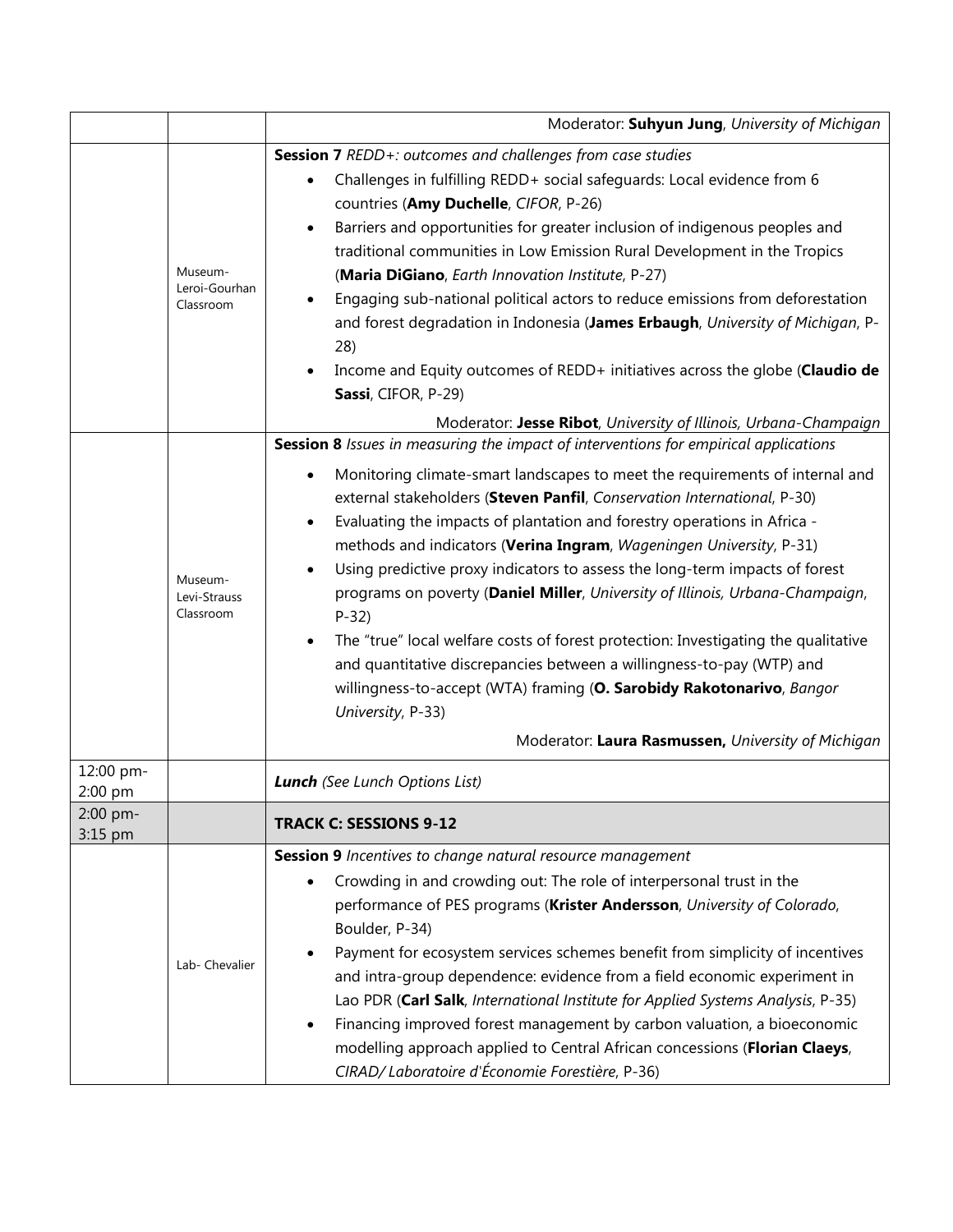|  |                          | Efficiency of Forest Carbon Policies on the Intensive Margin and Extensive                                                                                    |
|--|--------------------------|---------------------------------------------------------------------------------------------------------------------------------------------------------------|
|  |                          | Margin (Xiaohui Tian, Renmin University of China, P-37)                                                                                                       |
|  |                          | Moderator: Sarah Wilson, University of Michigan                                                                                                               |
|  |                          | <b>Session 10</b> Welfare impacts of changes in natural resource management 2                                                                                 |
|  |                          | Context matters: Investigating the individual social capital and empowerment                                                                                  |
|  |                          | links of community-based ecotourism. (Ana Elia Ramon-Hidalgo, University of                                                                                   |
|  |                          | British Columbia, P-38)                                                                                                                                       |
|  | Lab- Vildé               | Are alternative livelihoods projects effective at delivering conservation results?                                                                            |
|  |                          | (Francesca Booker, IIED, P-39)                                                                                                                                |
|  |                          | Voluntary conservation from the grassroots: Effectiveness of private landowner                                                                                |
|  |                          | reserves in integrating conservation and well-being (Maria Constanza Rios-                                                                                    |
|  |                          | Marin, University of Florida, P-41)                                                                                                                           |
|  |                          | Moderator: Jesse Ribot, University of Illinois, Urbana-Champaign                                                                                              |
|  |                          | Session 11 Governance in the Amazon                                                                                                                           |
|  |                          | Evaluating the impacts of different conservation strategies on deforestation                                                                                  |
|  |                          | and forest degradation in the Peruvian Amazon (Judith Schleicher, University                                                                                  |
|  |                          | of Cambridge, P-42)                                                                                                                                           |
|  |                          | Mapping properties to monitor forests; lessons from the Rural Environmental                                                                                   |
|  | Museum-<br>Leroi-Gourhan | Cadastre in Pará, Brazil (Jessica L'Roe, University of Wisconsin-Madison, P-43)<br>'Exclusive' governance: trust, agency and accountability in the Verde para |
|  | Classroom                | Sempre extractive reserve (Amrita Lamba, School of Oriental and African                                                                                       |
|  |                          | Studies, University of London, P-44)                                                                                                                          |
|  |                          | The potential contributions of an emerging model of polycentric forest                                                                                        |
|  |                          | governance to reduce deforestation and degradation in the Southwest Amazon                                                                                    |
|  |                          | (Elsa Mendoza, Earth Innovation Institute, P-45)                                                                                                              |
|  |                          | Moderator: Reem Hajjar, University of Michigan                                                                                                                |
|  |                          | Session 12 How can we achieve both goals of forest conservation and of better livelihood                                                                      |
|  |                          | outcomes?                                                                                                                                                     |
|  |                          | Trade-offs and synergies in the social-ecological values associated with                                                                                      |
|  |                          | different land-uses in the eastern Amazon (Toby Gardner, Stockholm                                                                                            |
|  |                          | Environmental Institute, P-46)                                                                                                                                |
|  |                          | Learning from the Other: Benefit Sharing Lessons for REDD+ Implementation<br>$\bullet$                                                                        |
|  | Museum-<br>Levi-Strauss  | Based on CBFM Experience in Northern Tanzania (Jacob Thabit, University of                                                                                    |
|  | Classroom                | Dodoma, P-47)<br>Forests, timber and rural livelihoods: Implications for social safeguards in the                                                             |
|  |                          | Ghana-EU Voluntary Partnership Agreement (Christian P. Hansen, University of                                                                                  |
|  |                          | Copenhagen, P-48)                                                                                                                                             |
|  |                          | Multiple use protected areas can reduce both poverty & deforestation (Alex                                                                                    |
|  |                          | Pfaff, Duke University, P-49)                                                                                                                                 |
|  |                          |                                                                                                                                                               |
|  |                          | Moderator: Suhyun Jung, University of Michigan                                                                                                                |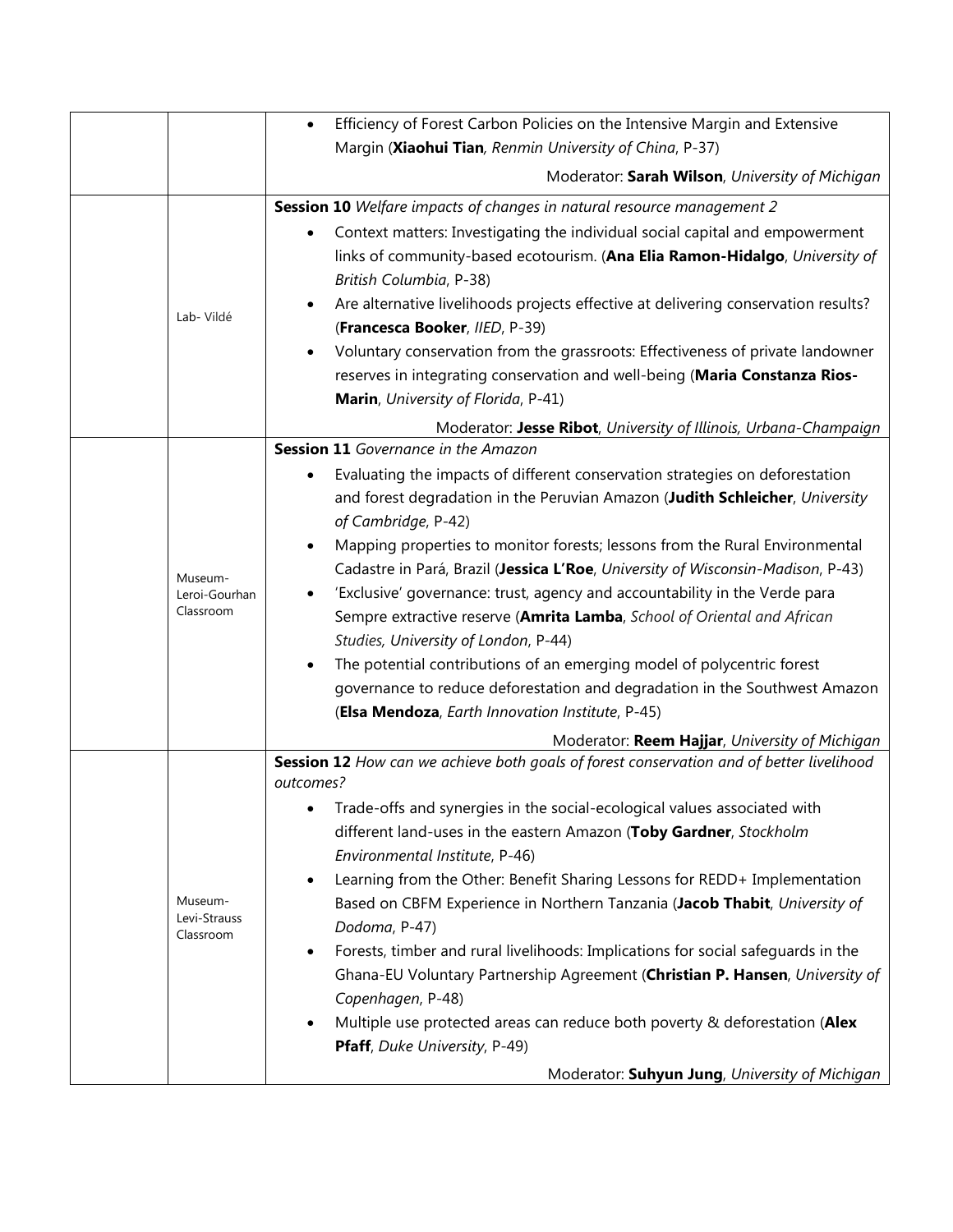| 3:15 pm-<br>3:45 pm |                                       | <b>Coffee break</b>                                                                                                                                                                                                                                                                                                                                                                                                                                                                                                                                                                                                                                                                                                                                                                                                                                                                              |
|---------------------|---------------------------------------|--------------------------------------------------------------------------------------------------------------------------------------------------------------------------------------------------------------------------------------------------------------------------------------------------------------------------------------------------------------------------------------------------------------------------------------------------------------------------------------------------------------------------------------------------------------------------------------------------------------------------------------------------------------------------------------------------------------------------------------------------------------------------------------------------------------------------------------------------------------------------------------------------|
| 3:45 pm-<br>5:00 pm |                                       | <b>TRACK D: SESSIONS 13-16</b>                                                                                                                                                                                                                                                                                                                                                                                                                                                                                                                                                                                                                                                                                                                                                                                                                                                                   |
|                     | Lab- Chevalier                        | Session 13 The expanding commodity agricultural sector 1<br>Implications of soy-cattle integration and multiple property use for zero-<br>deforestation soy in Brazil (Lisa Rausch, University of Wisconsin-Madison, P-50)<br>Trading forests: Quantifying the contribution of global commodity markets to<br>tropical deforestation and associated carbon emissions (Thomas Kastner,<br>Alpen-Adria University, P-51)<br>Frontier land markets and the expansion of smallholder agriculture (Tim<br>Holland, McGill University, P-52)<br>Small-Scale Farming, forest based-activities and deforestation in the Tridom<br>transboundary landscape: A multilevel spatial analysis (Jonas Ngouhouo<br>Poufoun, INRA/Laboratory of Forest Economics - CIFOR - University of Lorraine,<br>$P-53$<br>Moderator: Laura Rasmussen, University of Michigan                                               |
|                     | Lab- Vildé                            | Session 14 Welfare impacts of changes in natural resource management 1<br>The Economic Contribution of Trees on Farms to livelihood in Sub-Saharan<br>Africa (Juan Carlos Munoz-Mora, ECARES - Université Libre de Bruxelles and<br>Pompeu Fabra University, Presenter: Dan Miller, University of Illinois, Urbana-<br>Champaign, P-54)<br>Forest ecosystem benefits for agricultural risk reduction for smallholder farmers<br>in western Madagascar (Radhika Dave, University of Southampton, P-55)<br>Quality of local institutions and access to fuelwood in suburban forests of<br>Bangui (Nerry Mballa, Université Bangui, P-56)<br>Welfare Impacts of Forest Environmental Resource Commercialization:<br>Empirical Evidence from Endogenous Switching Regression Model (Nigussie<br>Abadi, Mekelle University, P-57)<br>Moderator: Arild Angelsen, Norwegian University of Life Sciences |
|                     | Museum-<br>Leroi-Gourhan<br>Classroom | Session 15 Governance and landscapes: Participatory mapping and planning<br>'Mapping for Rights'; A new tool for assessing community tenure, livelihoods<br>and forest dependence, and resolving forest-use conflicts (Simon Counsell,<br>Rainforest Foundation UK, P-58)<br>Participatory landscape planning and impact assessment for natural resource<br>management and governance (Michael Richards, Forest Trends, P-59)<br>Forest and soil restoration exclosures in southern Ethiopia - impacts on<br>livelihoods and distributional inequities (Anja Byg, The James Hutton Institute,<br>$P-60$<br>Mapping the potential for indigenous interest on the land (Hugo Asselin,<br>Université du Québec en Abitibi-Témiscaminque, P-61)                                                                                                                                                      |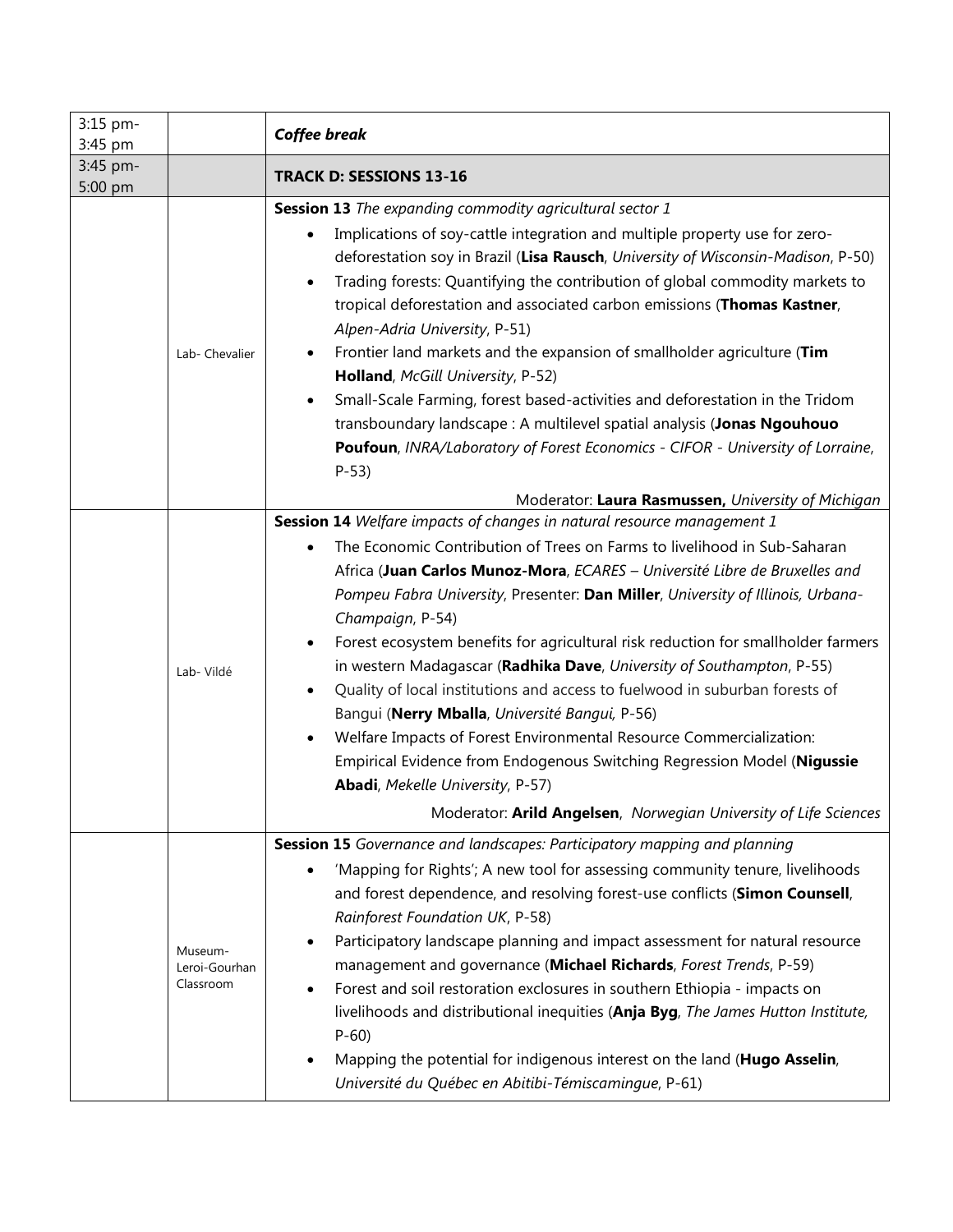|                           |                                      | Moderator: Mercedes Stickler, USAID                                                                                                                                                                                                                                                                                                                                                                                                                                                                                                                                                                                  |
|---------------------------|--------------------------------------|----------------------------------------------------------------------------------------------------------------------------------------------------------------------------------------------------------------------------------------------------------------------------------------------------------------------------------------------------------------------------------------------------------------------------------------------------------------------------------------------------------------------------------------------------------------------------------------------------------------------|
|                           |                                      | Session 16 Community Forest Management (CFM): Assessing its performance through<br>various methodologies                                                                                                                                                                                                                                                                                                                                                                                                                                                                                                             |
|                           |                                      | Community Forest Management in the Tropics: A QCA of its Performance (Bas<br>Arts, Wageningen University, P-62)                                                                                                                                                                                                                                                                                                                                                                                                                                                                                                      |
|                           |                                      | Governance and Power Relationships: Their Effect on Community Forestry                                                                                                                                                                                                                                                                                                                                                                                                                                                                                                                                               |
|                           |                                      | Organisations and Local People in the Philippines (Jack Baynes, University of<br>the Sunshine Coast, P-63)                                                                                                                                                                                                                                                                                                                                                                                                                                                                                                           |
|                           | Museum-<br>Levi-Strauss<br>Classroom | What are the biophysical, institutional and socioeconomic contextual factors<br>$\bullet$<br>associated with improvements in livelihood and environmental outcomes in<br>forests managed by communities? (Reem Hajjar, University of Michigan, P-64)<br>Powerful stakeholders as drivers of community forestry - Results of an<br>$\bullet$<br>international study (Max Krott, University of Göttingen, P-65)<br>Can Decentralization Help Both the Forest and its Users? Sorting out the<br>Institutional Conditions for Social-Environmental Synergy (Krister Andersson,<br>University of Colorado, Boulder, P-66) |
|                           |                                      | Moderator: Bas Arts, Wageningen University                                                                                                                                                                                                                                                                                                                                                                                                                                                                                                                                                                           |
| 6:00 pm -<br>8:00 pm      |                                      | Dinner- Petit Victor Hugo (143 avenue Victor Hugo, 75116 Paris, +33 (0)1 47 04 82 89)                                                                                                                                                                                                                                                                                                                                                                                                                                                                                                                                |
|                           |                                      | <b>SUNDAY, NOVEMBER 29, 2015</b>                                                                                                                                                                                                                                                                                                                                                                                                                                                                                                                                                                                     |
| $9:00$ am $-$<br>10:00 am |                                      | Conference check-in: Pick up badge and conference packet                                                                                                                                                                                                                                                                                                                                                                                                                                                                                                                                                             |
| 10:00 am $-$<br>11:15 am  |                                      | <b>TRACK E: SESSIONS 17-19</b>                                                                                                                                                                                                                                                                                                                                                                                                                                                                                                                                                                                       |
|                           |                                      | <b>Session 17</b> Case studies of forest resource extraction                                                                                                                                                                                                                                                                                                                                                                                                                                                                                                                                                         |
|                           |                                      | The spatial-temporal dynamics of charcoal production in Zomba, Malawi                                                                                                                                                                                                                                                                                                                                                                                                                                                                                                                                                |
|                           |                                      | (Harriet Elizabeth Smith, University of Southampton, P-67)                                                                                                                                                                                                                                                                                                                                                                                                                                                                                                                                                           |
|                           |                                      | Linking global tourism and community forests: governance adaptations and                                                                                                                                                                                                                                                                                                                                                                                                                                                                                                                                             |
|                           | Museum-                              | local resilience in the face of emerging markets for tropical resort architecture                                                                                                                                                                                                                                                                                                                                                                                                                                                                                                                                    |
|                           | Leroi-Gourhan<br>Classroom           | (Jose Antonio Sierra-Huelsz, University of Florida, P-68)                                                                                                                                                                                                                                                                                                                                                                                                                                                                                                                                                            |
|                           |                                      | Role of cultural norms and local context in high valued resource conservation -<br>$\bullet$                                                                                                                                                                                                                                                                                                                                                                                                                                                                                                                         |
|                           |                                      | a case study of tigers and timber from Northeast India (Sahil Nijhawan,                                                                                                                                                                                                                                                                                                                                                                                                                                                                                                                                              |
|                           |                                      | University College London, P-69)                                                                                                                                                                                                                                                                                                                                                                                                                                                                                                                                                                                     |
|                           |                                      | Moderator: Arun Agrawal, University of Michigan                                                                                                                                                                                                                                                                                                                                                                                                                                                                                                                                                                      |
|                           |                                      | Session 18 Lightning talks: Commodity agriculture and impact evaluation                                                                                                                                                                                                                                                                                                                                                                                                                                                                                                                                              |
|                           |                                      | Carbon and Cash in Climate Assemblages: The Making of a New Global                                                                                                                                                                                                                                                                                                                                                                                                                                                                                                                                                   |
|                           | Museum-                              | Citizenship (Seema Arora-Jonsson, Upssala University, P-71)                                                                                                                                                                                                                                                                                                                                                                                                                                                                                                                                                          |
|                           | Levi-Strauss<br>Classroom            | Performance of success and Failure at the grassroots Conservation and                                                                                                                                                                                                                                                                                                                                                                                                                                                                                                                                                |
|                           |                                      | Development Interventions: Gender dynamics in Participatory Forest                                                                                                                                                                                                                                                                                                                                                                                                                                                                                                                                                   |
|                           |                                      | Management in India (Sailaja Nandigama, BITS Pilani, P-72)                                                                                                                                                                                                                                                                                                                                                                                                                                                                                                                                                           |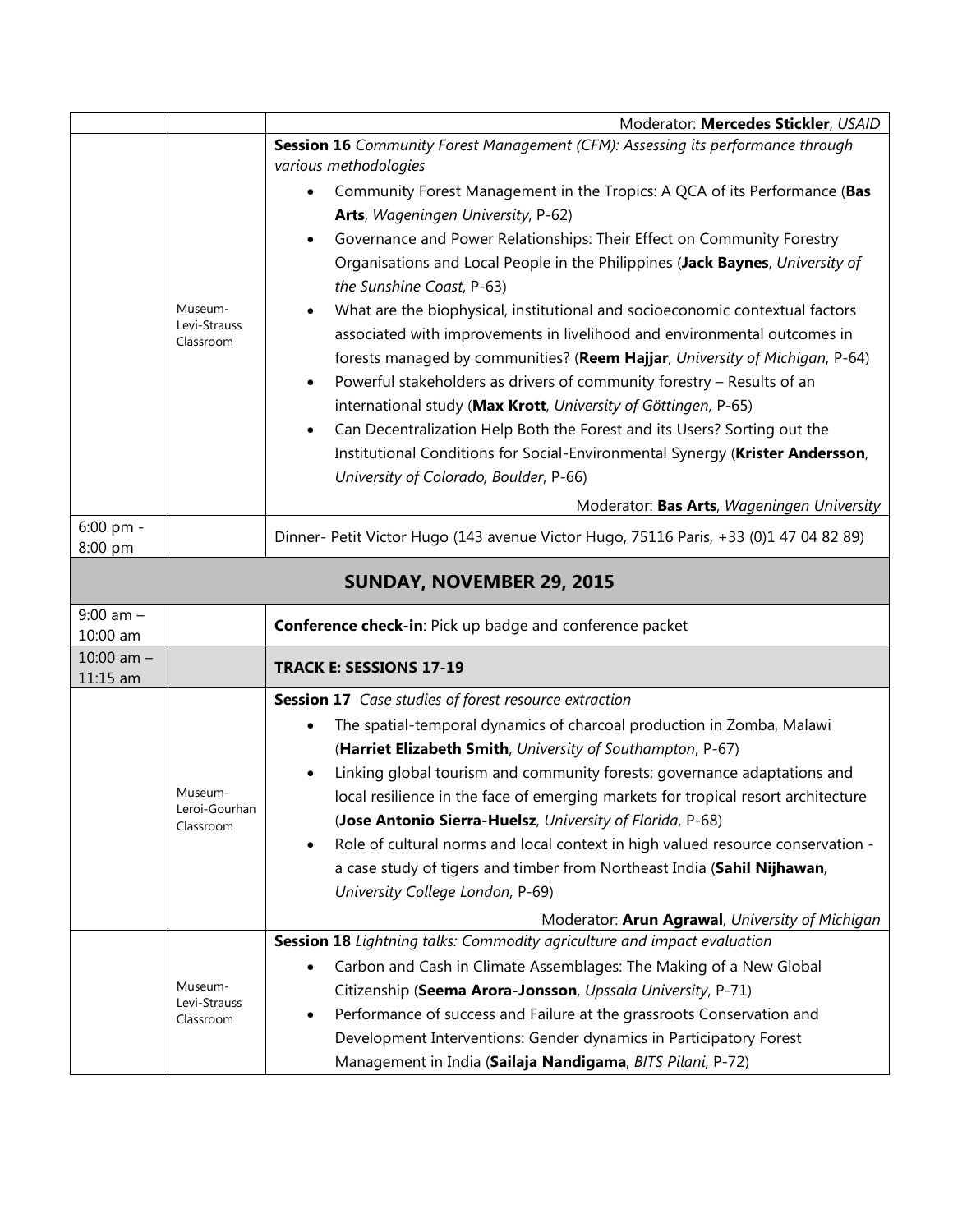|                           |                            | Origin Products from Kenyan Forests: A Pathway to Prosperity or Green<br>$\bullet$             |
|---------------------------|----------------------------|------------------------------------------------------------------------------------------------|
|                           |                            | Inclusive Growth? (Aske Bosselmann, University of Copenhagen, P-73)                            |
|                           |                            | Effect of social capital on conservation behavior under individual and collective<br>$\bullet$ |
|                           |                            | incentives: a framed field experiment in the Jambi province of Indonesia.                      |
|                           |                            | (Gracia Lanza, Göttingen University, P-75)                                                     |
|                           |                            | Increasing the resilience of the Virunga landscape through matching                            |
|                           |                            | agroforestry options to fine scale variation in socio-ecological context ( <i>Emilie</i>       |
|                           |                            | Smith Dumont, World Agroforestry Centre, P-76)                                                 |
|                           |                            | The contribution of forests and trees to food production in the tropics: a                     |
|                           |                            | systematic review (James Reed, CIFOR, P-77)                                                    |
|                           |                            | Moderator: Anil Bhargava, University of Michigan                                               |
|                           |                            | Session 19 Environmental justice and equity research: potential contributions to improved      |
|                           |                            | forest governance, conservation and development                                                |
|                           |                            | Exploring dynamic relations between forests and people through                                 |
|                           |                            | environmental justice research: empirical insights from northern Lao PDR (Neil                 |
|                           |                            | Dawson, University of East Anglia, P-78)                                                       |
|                           |                            | Rights of Pachamama: Environmental justice and the emergence of an Earth<br>$\bullet$          |
|                           |                            | jurisprudence in the Americas (David Humphreys, Open University, P-79)                         |
|                           |                            | Using environmental justice lens to understand dynamics of conflict and<br>$\bullet$           |
|                           | Jean Rouch                 | cooperation over REDD+: emerging insights from case studies in Mexico, Nepal                   |
|                           | Auditorium                 | and Vietnam (Poshendra Satyal, University of East Anglia, P-80)                                |
|                           |                            | Conserving global benefits at local cost? Lessons from biodiversity offsets and                |
|                           |                            | a REDD+ pilot project in Madagascar (Kate Schreckenberg, University of                         |
|                           |                            | Southampton, P-81)                                                                             |
|                           |                            | Studying environmental (In)justices in community forest management with the                    |
|                           |                            | chiquitano indigenous peoples of Lomerio, Bolivia (Iokiñe Rodriguez,                           |
|                           |                            | University of East Anglia, P-82)                                                               |
|                           |                            | Moderators: Neil Dawson, University of East Anglia and                                         |
|                           |                            | Poshendra Satyal, University of East Anglia                                                    |
| 11:15 $am -$              |                            | <b>Coffee break</b>                                                                            |
| 11:45 am                  |                            |                                                                                                |
| 11:45 am $-$<br>$1:00$ pm |                            | <b>TRACK F: SESSIONS 20-22</b>                                                                 |
|                           |                            | <b>Session 20</b> Pathways to Prosperity 2                                                     |
|                           |                            | Financial viability and income generation for a community forestry cooperative                 |
|                           |                            | in Brazil (Shoana Humphries, Earth Innovation Institute, P-83)                                 |
|                           | Museum-                    | Pathways to improved well-being in agricultural-forest regions: A comparative                  |
|                           | Leroi-Gourhan<br>Classroom | household analysis in the Brazilian Amazon (Rachael Garrett, Boston University,                |
|                           |                            | $P-84)$                                                                                        |
|                           |                            | Poverty traps and environmental income: Empirical evidence from rural Nepal                    |
|                           |                            | (Solomon Zena Walelign, University of Copenhagen, P-85)                                        |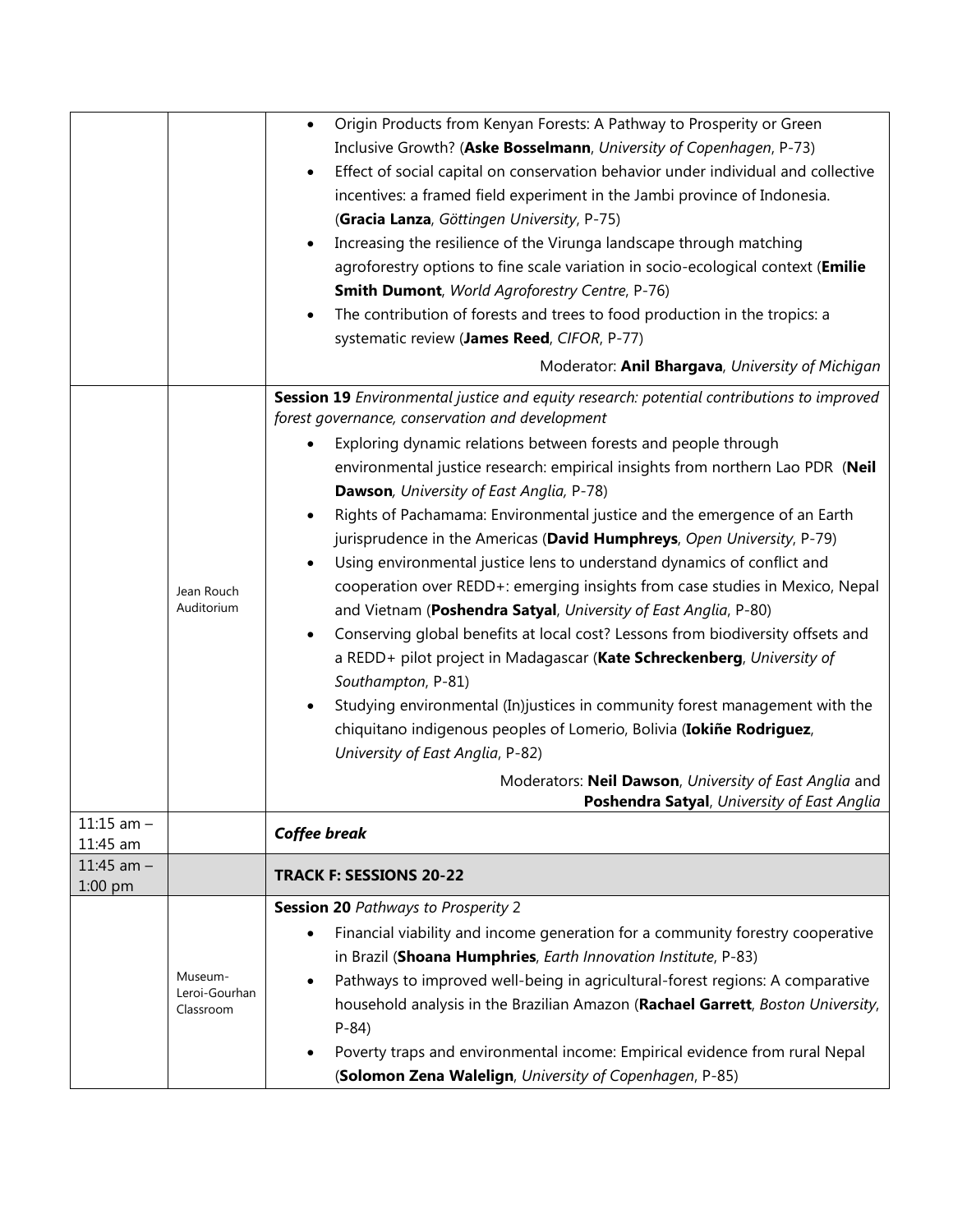|                          |                                       | Statistical Evidence That Forests Support Agricultural Livelihoods in Brazil by<br>$\bullet$ |
|--------------------------|---------------------------------------|----------------------------------------------------------------------------------------------|
|                          |                                       | Limiting Dry Spells in the Rainy Season (Avery Cohn, Tufts University, P-86)                 |
|                          |                                       | Moderator: Sofia Ahlroth, PROFOR                                                             |
|                          |                                       | Session 21 Impact assessments of interventions and social processes                          |
|                          |                                       | Assessing the transaction costs and benefits of livelihood projects in                       |
|                          |                                       | Madagascar (Celia Harvey, Conservation International, P-87)                                  |
|                          |                                       | The Effectiveness of Community Forests Management in Madagascar: The<br>$\bullet$            |
|                          |                                       | Impact and the Social Capital Channel (Sébastien Desbureaux, CERDI -                         |
|                          | Museum-<br>Levi-Strauss               | Université d'Auvergne, CIRAD, P-88)                                                          |
|                          | Classroom                             | International migration leads to reforestation in Nepal (Johan Oldekop,                      |
|                          |                                       | University of Michigan, P-89)                                                                |
|                          |                                       | How Much Did We Lose/Gain As A Result of Soybean Export Facility Opening in                  |
|                          |                                       | the Amazon? (Suhyun Jung, University of Michigan, P-90)                                      |
|                          |                                       | Moderator: Peter Newton, University of Colorado, Boulder                                     |
|                          |                                       | <b>Session 22</b> Trajectories of change in forest landscapes                                |
|                          |                                       | Pathways to regeneration in human-dominated forests (Ashwini Chhatre,                        |
|                          |                                       | Indian School of Business, P-91)                                                             |
|                          |                                       | Building the evidence base for REDD+: Evaluating the impacts of conservation                 |
|                          |                                       | interventions on human welfare (Erin Sills, North Carolina State University;                 |
|                          | Jean Rouch                            | Presenter: Claudio de Sassi, CIFOR P-92)                                                     |
|                          | Auditorium                            | Multilevel governance challenges of altering development trajectories:<br>$\bullet$          |
|                          |                                       | technical solutions to political problems? (Annie Yang, CIFOR, P-93)                         |
|                          |                                       | Effects of public policies in Central America and Mexico on deforestation and<br>$\bullet$   |
|                          |                                       | reforestation trends (Amelia Min-Venditti, Texas A&M, P-94)                                  |
|                          |                                       | Moderator: Arun Agrawal, University of Michigan                                              |
| 1:00 pm $-$              |                                       | Lunch (See Lunch Options List)                                                               |
| 2:30 pm                  |                                       |                                                                                              |
| $2:30$ pm $-$<br>3:45 pm |                                       | <b>TRACK G: SESSIONS 23-25</b>                                                               |
|                          |                                       | Session 23 Lightning talks: Governance and landscapes, and social and biological aspects     |
|                          |                                       | of forest dependence                                                                         |
|                          |                                       | Linking livelihood strategies with a regional level landscape mosaic to explore              |
|                          |                                       | trade-offs between forest conservation and human wellbeing in a Madagascar                   |
|                          | Museum-<br>Leroi-Gourhan<br>Classroom | biodiversity hotspot (Julie Zaehringer, University of Bern, P-95)                            |
|                          |                                       | Reshaping Chure landscape management policy in Nepal: Rejuvenating<br>$\bullet$              |
|                          |                                       | decentralisation or aggravating decentralisation? (Dipak Bishwokarma, Forest                 |
|                          |                                       | Action Nepal, P-96)                                                                          |
|                          |                                       | Threatened Mangrove. Scientific uncertainties, inappropriate policies (Marie<br>$\bullet$    |
|                          |                                       | Christine Cormier-Salem, Sorbonne Universités, P-98)                                         |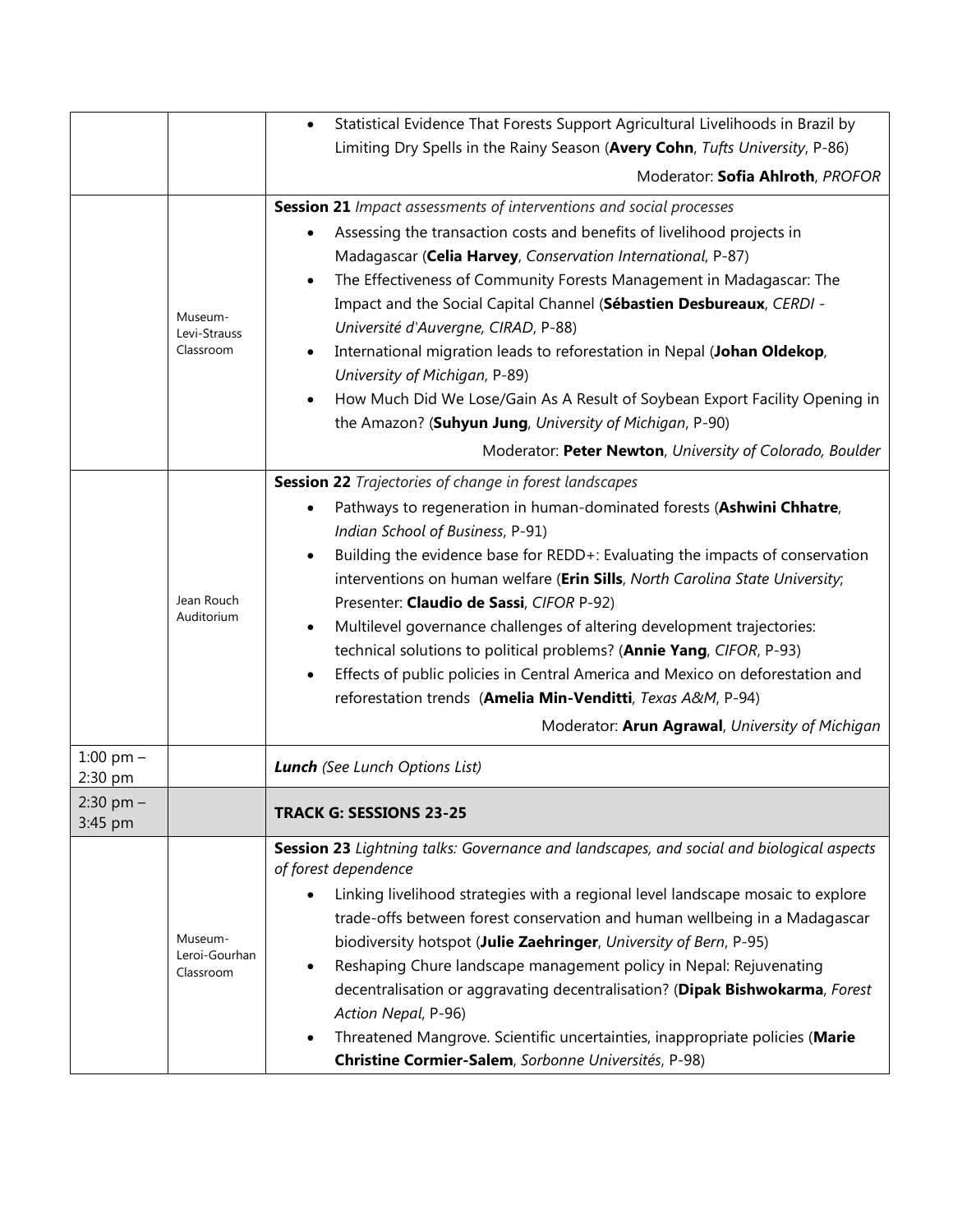|                          |                                      | Small-FRI: lessons learned from a long-term research program on forest-related<br>$\bullet$<br>livelihoods and interventions in Malawi (Joleen Timko, University of British<br>Columbia, P-99)<br>The Ceded Strip Dispute: A Case Study of Indigenous Use Rights in Glacier<br>National Park (Kathryn McConnell, Yale University, P-100)<br>Moderator: Ashwini Chhatre, Indian School of Business                                                                                                                                                                                                                                                                                                                                                                                                                                                                                    |
|--------------------------|--------------------------------------|--------------------------------------------------------------------------------------------------------------------------------------------------------------------------------------------------------------------------------------------------------------------------------------------------------------------------------------------------------------------------------------------------------------------------------------------------------------------------------------------------------------------------------------------------------------------------------------------------------------------------------------------------------------------------------------------------------------------------------------------------------------------------------------------------------------------------------------------------------------------------------------|
|                          | Museum-<br>Levi-Strauss<br>Classroom | <b>Session 24</b> The expanding commodity agricultural sector 2<br>Land sparing or land sharing for forest conservation and livelihood<br>improvements: Reconciliation in science with little impact on policy-<br>implementation (Ole Mertz, University of Copenhagen, P-101)<br>The hidden harvest under commercial agriculture expansion (Laura<br>$\bullet$<br>Rasmussen, University of Michigan, P-102)<br>History matters: how path dependence and land-use legacies shape<br>biodiversity, ecosystem function, and livelihoods in a swidden-fallow system<br>(Jeanine Rhemtulla, University of British Columbia, P-103)<br>Off-farm incomes and new land and commodity markets raise incomes and risk<br>for poor people and forests in Western Uganda (Jessica L'Roe, University of<br>Wisconsin-Madison, P-104)<br>Moderator: Peter Newton, University of Colorado, Boulder |
|                          | Jean Rouch<br>Auditorium             | Session 25 Governance and landscapes: multi-country comparisons<br>The new agrarian change? Exploring the dynamic interplay between forest<br>conservation, food security and commodity production in tropical forest<br>landscapes (Terence Sunderland, CIFOR, P-105)<br>What are 'integrated landscape approaches' and how effectively have they<br>been implemented in the tropics: a systematic map (James Reed, CIFOR, P-<br>106)<br>Global wood-based energy usage, associated greenhouse gas emissions, and<br>policy options to mitigate emissions (Juha Siikamaki, Resources For the Future,<br>$P-107$<br>Forest governance and dynamics of customary institutions: synergies between<br>community forest management and REDD+ (Kristina Van Dexter, World<br>Wildlife Fund, P-108)<br>Moderator: Johan Oldekop, University of Michigan                                    |
| $3:45$ pm $-$<br>4:15 pm |                                      | <b>Coffee break</b>                                                                                                                                                                                                                                                                                                                                                                                                                                                                                                                                                                                                                                                                                                                                                                                                                                                                  |
| 4:15 pm $-$<br>5:00 pm   |                                      | <b>TRACK H: SESSION 26</b>                                                                                                                                                                                                                                                                                                                                                                                                                                                                                                                                                                                                                                                                                                                                                                                                                                                           |
|                          | Jean Rouch<br>Auditorium             | Session 26 Forests and livelihoods: Plenary presentations<br>To what extent do forest management regimes affect household tenure security<br>$\bullet$<br>and livelihoods? A multi-level analysis of baseline data from a REDD+ impact<br>evaluation in Zambia (Mercedes Stickler, USAID, P-109)                                                                                                                                                                                                                                                                                                                                                                                                                                                                                                                                                                                     |